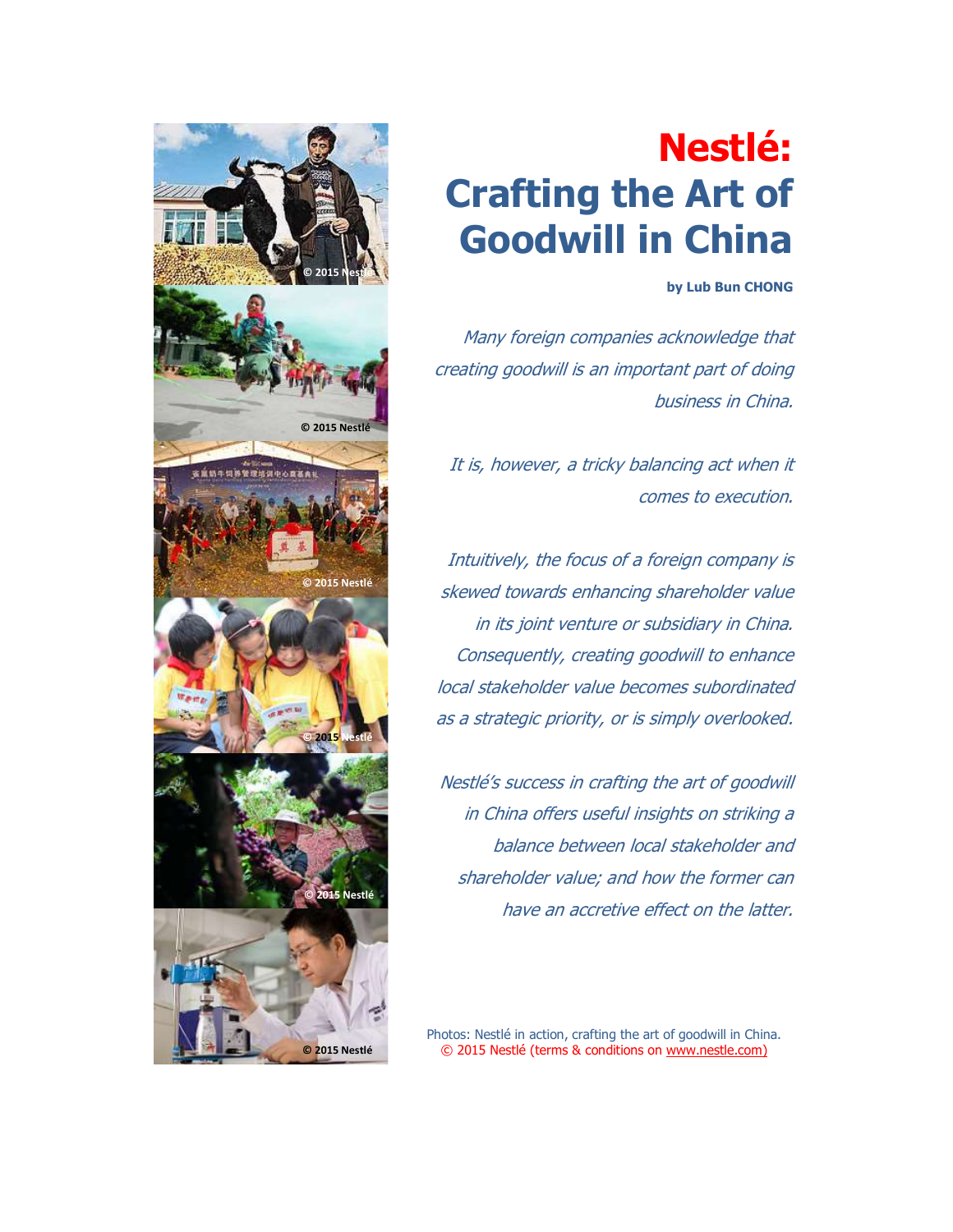# "We often lost heart" during the early days.

The year was 1986. Some 37 years had gone by since Nestlé left China in 1949; and it was now marking its re-entry by inking a joint venture agreement with a state owned enterprise in Shuangcheng, a county in Heilongjiang province.

Now, bear this in mind. This was in 1986. Early days. The Cultural Revolution had just ended in 1976, during which time western brands were labelled as decadent, amongst others; and China's experiment with market economy had only begun earnestly in 1978, less than a decade ago in southern China. Moreover, Heilongjiang, China's northernmost province, was an economic backwater and was seriously lagging behind the soon-to-be "factory of the world" southern and eastern provinces.

Understandably, Nestlé's first joint venture was not established without any reservations.

As recounted by Mike Garret, Nestlé's regional head then, "it took us so long to get to this point [and] we often lost heart"<sup>1</sup> – a reference to the lengthy joint venture negotiations dating back to 1979; and also, the apprehensions over rudimentary matters such as commercial viability and safe milk supply. Notwithstanding, Mike Garret also wisely noted that "when a government asks for help, you're on your way to building up valuable credit within a society."<sup>2</sup>

And so begins Nestlé's story on crafting the art of goodwill in China.

#### What's goodwill?

But first, a few words about goodwill before unfolding the rest of Nestlé's story. Each profession has its own definition and interpretations of goodwill. None of these apply here. In this article, goodwill is, quite simply, "a kind, helpful, or friendly feeling or attitude"<sup>3</sup> as defined by Merriam Webster.

### Back to the basics: cows, milk and roads.

Back to the story.

So, on top of building the Shuangcheng factory, Nestlé also went about paving roads for local farmers to deliver milk during those early formative days. Not only this, Nestlé even paid the local farmers promptly for milk – all these at a time when infrastructures were woefully inadequate, and poorly run state owned enterprises were notorious for being dreadful paymasters. And for good measure, Nestlé even despatched its Swiss experts to teach the local farmers a thing or two about caring for cows.

It was back to the basics, and another three to four years would go by before the first Nestlé products eventually rolled off the Shuangcheng production lines in 1990. No doubt that there were frustrating moments and, perhaps, even sleepless nights for Mike Garret and his team. However, and to borrow Mike Garret's words, Nestlé was on its "way to building up valuable credit within a society."

As it turned out, Nestlé did make many local farmers happy, which made the local government happy, and this created "a kind, helpful, or friendly feeling or attitude" all around Shuangcheng.

# 20 years on: from makeshift to the largest dairy plant in Asia.

Fast forward two decades. The year was 2008. In that year, Nestlé Shuangcheng held an open house to showcase its commitment to product quality and safety. No, this open house did not make the front pages of newspapers that year, but the melamine milk scandal in China did, and headlines such as "Six thousand babies sick from tainted Chinese milk<sup>34</sup> shocked many around the world.

By the time of the open house, the melamine milk scandal had taken the lives of four babies, and affected some 53,000 babies. China was gripped by a consumer crisis, the severity of which was unprecedented in recent memory. Amidst this trying trading conditions, Nestlé milk products were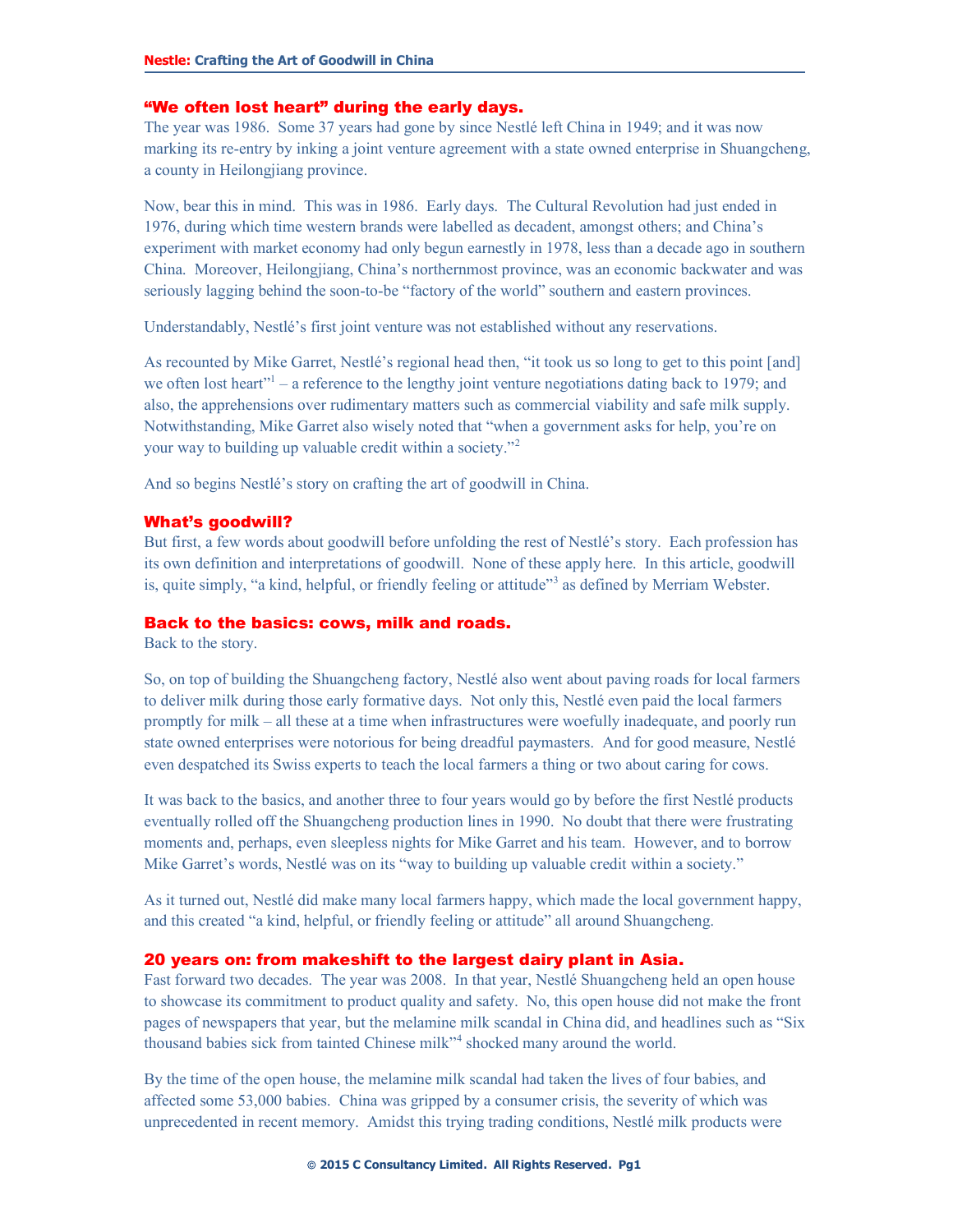declared to be safe, and Peter Brabeck-Letmathe, the Chairman of Nestlé himself, reassuringly proclaimed that "all our products are 100 percent safe…Sales in China are rather being favoured."<sup>5</sup>

Nestlé attributed the quality and safety of its products to a few factors, and topping the list was what it described as a "win-win-win partnership between the farmers, local government and Nestlé."<sup>6</sup> Driven, as it were, by this tri-partite partnership, the Shuangcheng plant grew from its early makeshift days to become Nestlé's largest Asia dairy production facility in 2008.

### Coffee beans: going the distance to Chinese tea country.

Needless to say, Shuangcheng isn't the only place where Nestlé's created "a kind, helpful, or friendly feeling or attitude."

Nescafe, which is manufactured by Nestlé Dongguan, its second Chinese joint venture, is another case in point. As recounted by Patrick Leheup, a Nestlé agronomist, "when the authorities authorized Nestlé to set up a Nescafe factory at Dongguan, not far from Hong Kong, they asked our company to bring technical assistance to the coffee farmers in Yunnan, to develop Arabica production."<sup>7</sup>

Take note. Yunnan province, which is in southwest China at the Myanmar border, is not exactly at the doorsteps of Dongguan – specifically, it is more than 1,000 kilometres away or roughly the same distance between New York and Chicago. Furthermore, Chinese have been drinking tea for centuries, and Yunnan is one of the largest tea producing regions in China. So, this government request was no mean feat, not even for a company like Nestlé.

Notwithstanding, and true to form, Nestlé started coffee beans development in Yunnan in 1988.

# 15 years on: coffee beans support livelihood of 20,000 people.

Nestlé Dongguan was subsequently set up in 1991 with a state owned enterprise; and this was followed by an agricultural assistance service centre in 1992; and an experimental and demonstration farm in 1997.

By 1997, Nestlé had invested some Yuan 20 million to create goodwill in Yunnan: local farmers were trained on the finer points of cultivating coffee beans; and foreign experts were flown in as advisors on technical matters. Nestlé even went so far as to provide better varietals of coffee beans, and loans for fertilizers and pesticides.

Local farmers like Mr. Zhou, who had rewarded himself with a new Seiko watch, were lifted off poverty; and Mr. Huang, Yunnan deputy governor, was busily scheming how best to encourage coffee beans cultivation and lift even more local farmers out of poverty. Mr. Zhou and around 400 families in his prefecture were harvesting about 100 tonnes of coffee beans a year, and were hoping to make even more money by harvesting up to 400 tonnes in 2 years. This was in 1997.

Fast forward some fifteen years. The year was 2012. In that year, Nestlé "purchase[d] 8,000 tonnes of coffee annually in Yunnan province, or about 20% of the region's total crop" and its "coffee buying program support[ed] the livelihoods of up to 20,000 people."<sup>8</sup>

# Heart-warming tale, but with strategic insights.

Obviously, there is much more to Nestlé's goodwill investment than milk and coffee beans farming. For example, Nestlé contributed more than Yuan 10 million towards disaster relief and the rebuilding of Zhuwa Primary School in the wake of the 2008 Sichuan earthquake; and donated 25 new computers to Huang Hua Cheng School in suburban Beijing as Children Day gifts in 2002.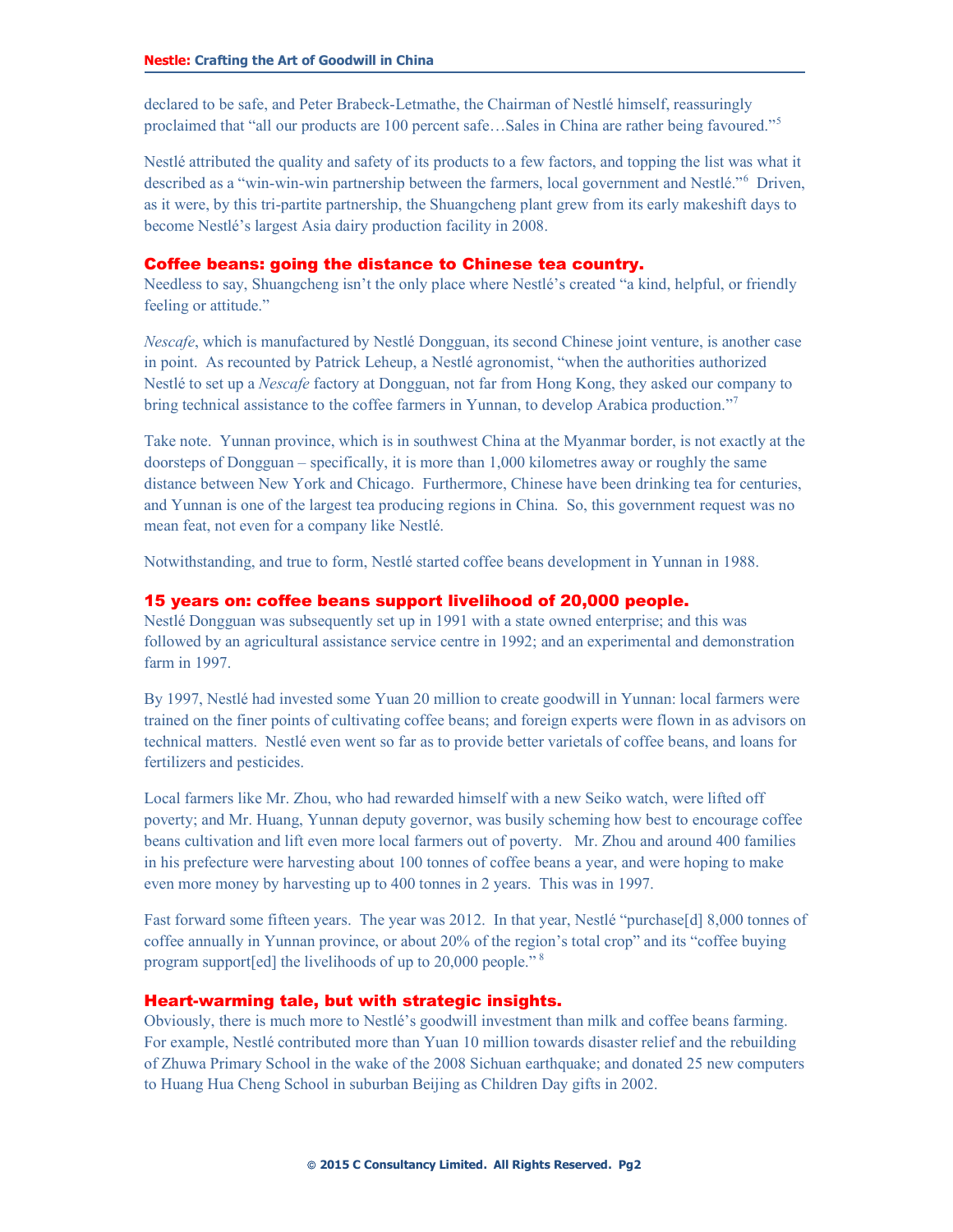By reaching out to people like Mr. Zhou, the coffee bean farmer, and the students in Zhuwa and Huang Hua Cheng, Nestlé contributed to China's massive efforts to lift hundreds of millions of her people off the poverty line.

Nestlé's story on crafting the art of goodwill in China is indeed heart-warming, but there is more to this story than kind acts and lofty causes. Apart from the "do-good, feel-good" angle, Nestlé's story also provides useful strategic insights for a foreign company looking for sustainable success in China: the imperative to enhance local stakeholder value, and how this should, and can, sometimes be aligned to shareholder value in appropriate circumstances and dosages.

# Compelling case: value chain & corporate social responsibility.

Nestlé's goodwill strategy enables it to manage two tough, and often slippery, issues that many foreign companies grapple with in China. On the one hand, there is the question of developing value chain activities to enhance shareholder value; and on the other hand, the matter of discharging corporate social responsibility to enhance local stakeholder value.

Nestlé has shown that these two issues are not necessarily mutually exclusive, and that it is able to manage both of these simultaneously in one stroke, through a well deliberated and executed goodwill strategy. Of course, a goodwill strategy cannot address all issues, but Nestlé's success in this regard does provide a compelling case for a foreign company to broaden (or further broaden as the case maybe) its strategic imperative beyond merely enhancing shareholder value in China.

Goodwill investment can have an accretive effect on shareholder value although it is primarily directed at enhancing local stakeholder value. Accordingly, a foreign company should put forth a compelling case and secure buy-in from its home-based shareholders (and stakeholders) for a goodwill strategy in China.

# Long term pursuit: belief, top level impetus, commitment & resources.

Nestlé's corporate social responsibility activities are driven by top level management impetus – the very top. When reporting on this front, Peter Brabeck-Letmathe and Paul Bulcke, Chairman and CEO respectively, emphasized that it is "our firm belief that for a company to prosper over the long term to create value for shareholders, it must create value for society at the same time."<sup>9</sup>

And this is not empty corporate rhetoric.

Aptly labelled as "Creating Shared Value", Nestlé's colossal corporate social responsibility effort requires it to undertake thirty-eight commitments to address five pressing global societal issues: nutrition, rural development, water, environment sustainability and people, human rights and compliance. This is not all. "Creating Shared Value" even provides for fifty-eight key performance indicators to measure Nestlé's progress, or lack of thereon, in a report that is opened to public scrutiny.

In short, the "firm belief" of the top brass at Nestlé is spelled out in actionable, measurable and accountable steps; and these are backed by the full might of Nestlé's corporate resources.

Likewise, the China goodwill strategy of a foreign company will only work if it has top level impetus, and is backed by commitment and resources – all of these bound together and galvanized by an unwavering belief (not dissimilar to a company vision) that flows across the entire company.

And all of these will need to be a long term pursuit. There is no short cut since short termism will undermine a goodwill strategy in China.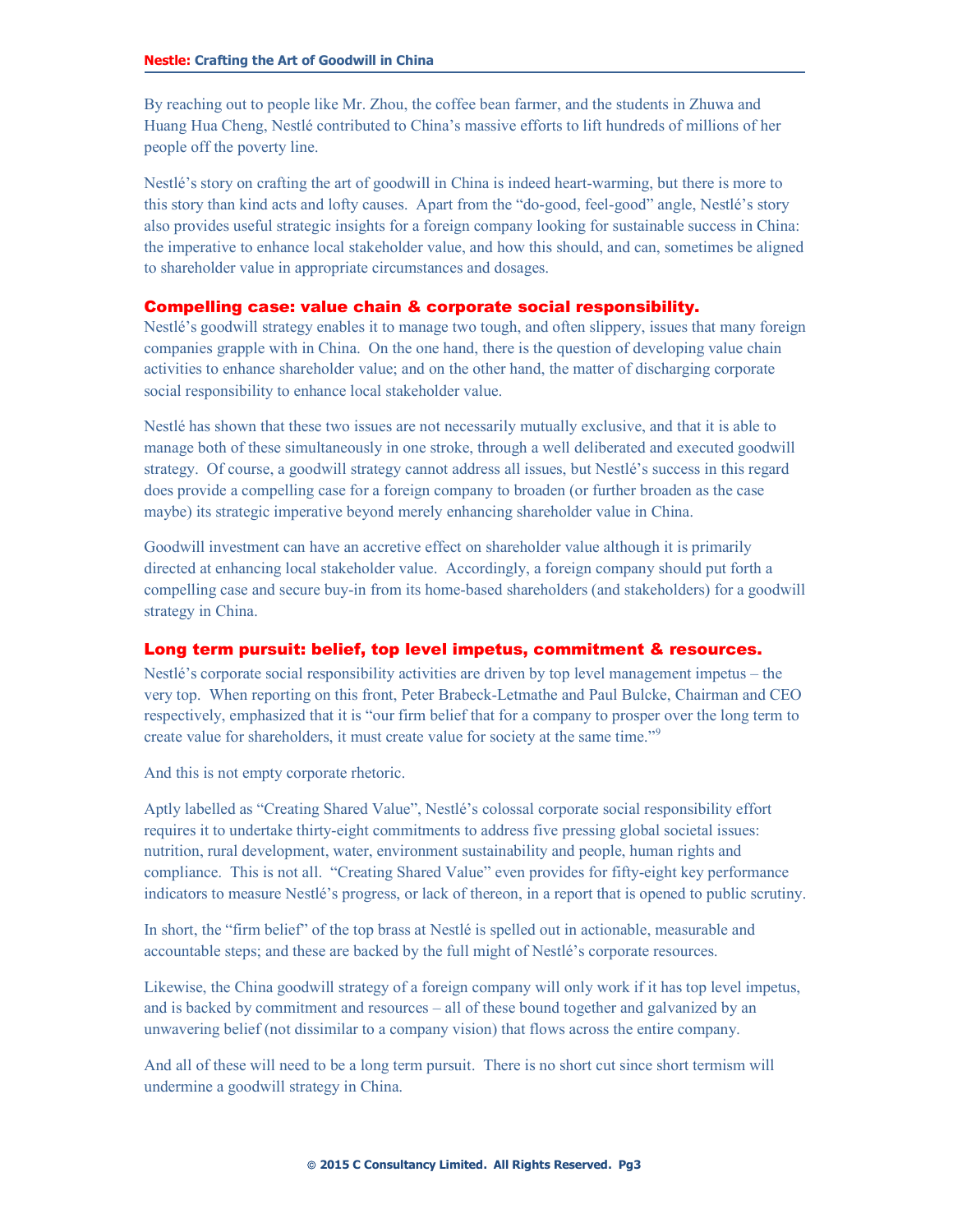#### Goodwill strategy assessment: key performance indicators.

In its latest annual report, Nestlé presented some key numbers on the first page to show its corporate performance: sales of CHF91.6 billion; trading operating profit of CHF14 billion; and sales in top ten markets, amongst others. This is in line with company reporting norm. However, Nestlé went one step further by presenting its corporate social responsibility scorecard on the same page: 26% reduction in energy consumption; 52% reduction in water discharges; and more than 12,000 farmers sensitised on child labour issues, amongst others.

A company should take its cue from Nestlé in so far as measuring its performance is concerned – it needs to look beyond corporate performance and develop an additional set of KPIs for its goodwill strategy. This may require a company to move out of its "comfort zone" for performance reporting, but is indispensable for a successful goodwill strategy.

A goodwill strategy will not effective unless there are appropriate KPIs in place to firstly, assess the viability of goodwill investments, financial or otherwise; secondly, track progress and execution thereon; and thirdly, review performance and recalibrate for improvement. In this regard, it is important to note, again, that the KPIs for corporate performance and goodwill performance need not be mutually exclusive; and that performance in one can have an accretive effect on the other.

# Conclusion: start thinking about goodwill strategy in China.

There is a catch though. There is only one Nestlé in the world, and that's the one that is based in Vevey, Switzerland, with a market capitalization of more than US\$200 billion and 339,000 employees working in 197 countries.

So, not many foreign companies can afford the grandeur of Nestlé's monumental goodwill investments in China.

Money is an important practical consideration – of course. But it does not mean that a foreign company will need to have deep pockets to get this right in China. It does mean, however, that it needs to do so within its budget, and to track this against a basket of relevant goodwill KPIs.

Budget aside, the circumstances of each foreign company are also different: home-based shareholders and stakeholders, as well as value chain activities. Further, the needs of local stakeholders and shareholders (in the case of joint ventures) in China vary from city to city, as well as, across different industries in China. Accordingly, there is no one-size-fits-all strategy for crafting the art of goodwill in China; and a foreign company should customise its goodwill strategy in accordance with its own specific circumstances.

Notwithstanding – and this is a key point – the underlying principles of a China goodwill strategy are equally applicable to Nestlé as they are to a foreign company making widgets in China: present a compelling case to secure buy-in; impetus from the top level; backing of long term commitment and resources; and finally, assess, track and recalibrate via KPIs.

Nestlé thought about its goodwill strategy for China from the day that it set its sights on this market, and has not stopped thinking about it  $-30$  years and counting. If a foreign company has not already done so, it's time to start thinking about its goodwill strategy in China.

About the author: LB Chong is director of C Consultancy Limited and has worked with Chinese entrepreneurs, Chinese joint ventures and foreign companies in China since 1993; and is the author of "Managing a Chinese Partner: Insights from Global Companies" (Publisher: Palgrave Macmillan).